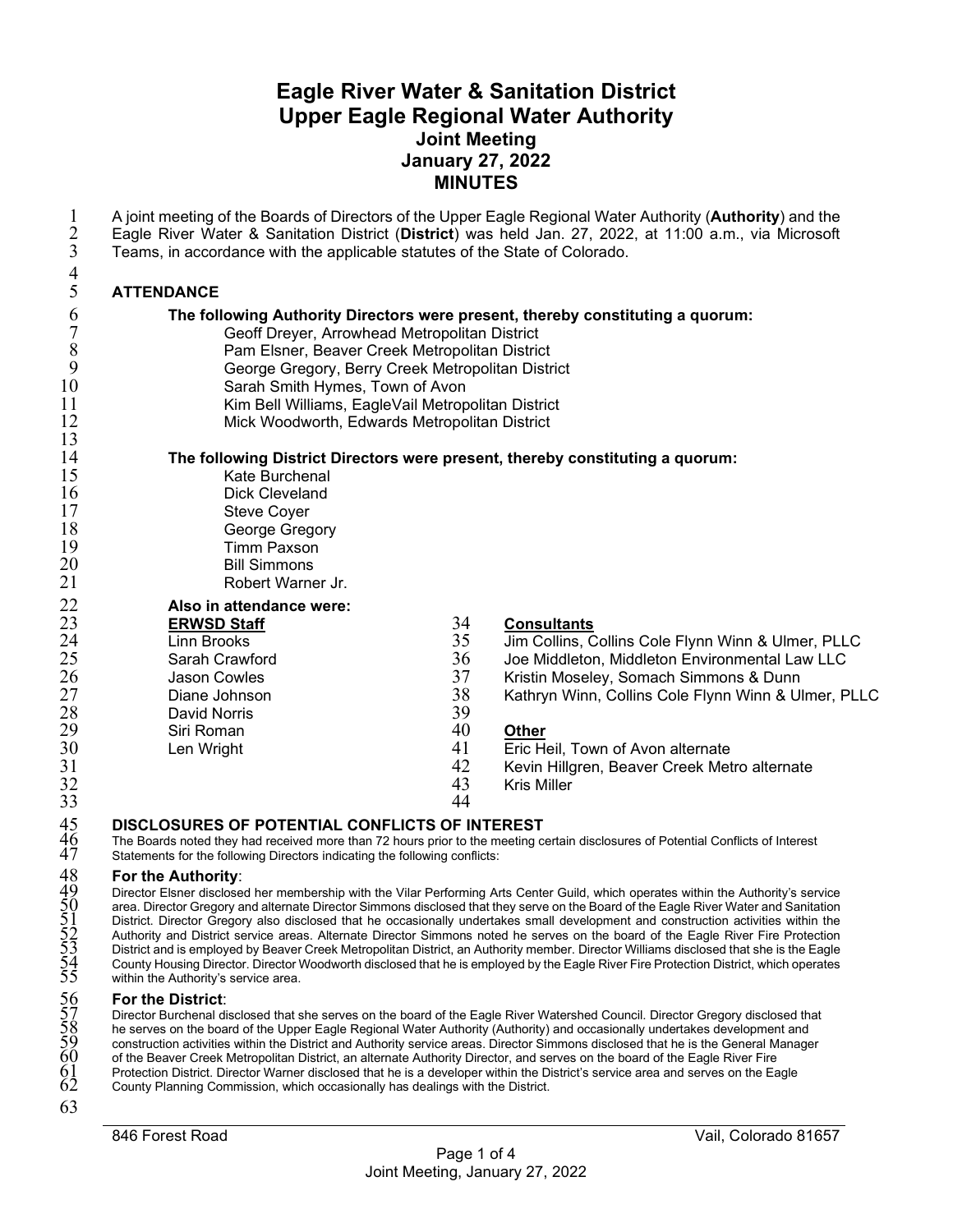#### **Eagle River Water & Sanitation District Upper Eagle Regional Water Authority**

### **CALL TO ORDER**

- Chair Simmons of the Eagle River Water & Sanitation District called the meeting to order at 11:01 a.m., Chair
- Gregory of the Upper Eagle Regional Water Authority concurred.

### **PUBLIC COMMENT**

Public comment was called for and there was none.

### **UPDATE ON JAN. 19 MINTURN TOWN COUNCIL MEETING**

Mr. Cowles reported good community involvement and discussion of the proposed Intergovernmental

- Agreement between the town of Minturn, Eagle River Water & Sanitation District, and the Upper Eagle
- Regional Water Authority during the Jan. 19 Minturn town council meeting. At the Jan. 25 special Minturn
- town council meeting, they unanimously approved the proposed IGA, subject to minor changes, on first
- reading. The changes were incorporated for district and authority board consideration. Minturn town
- council will consider the IGA on second reading on Feb. 2. Mr. Cowles explained some answers to
- questions asked about wintertime recreation and remediation efforts. Minturn requested 1) the district and
- authority commit to a future IGA focused on managing the recreational use and 2) notice of when the
- reservoir is completed and operational as that triggers the availability of option water. Mr. Cowles and
- legal counsel see no issue with either request.

### **EXECUTIVE SESSION**

- 18 Ms. Winn and Ms. Moseley requested the Boards enter Executive Session to receive legal advice of
- counsel and discuss negotiations regarding the proposed Intergovernmental Agreement with the town of
- Minturn, potential land acquisition, and unification per §24-6-402(4)(a)(b) and (e) C.R.S. They asked that
- no electronic record be made, as the discussion would be entirely privileged attorney-client

22 communications. Upon motion duly made and seconded, it was unanimously.

- **RESOLVED** to enter Executive Session at 11:12 a.m. to receive advice of counsel and discuss negotiations regarding the proposed Intergovernmental Agreement with the town of Minturn, potential land acquisition, and unification pursuant to §24-6-402(4)(a)(b) and (e) 26 C.R.S. with no electronic record created as Ms. Winn and Ms. Moseley opined the contents 27 of the discussion would contain privileged attorney-client communications.\*
- The regular meeting resumed at 12:35 p.m.

## **REVIEW OF BOLTS LAKE MATTERS**

- **Intergovernmental Agreement Among the Town of Minturn, the Eagle River Water & Sanitation**
- **District, and the Upper Eagle Regional Water Authority** Ms. Winn presented the Intergovernmental Agreement, a copy of which is attached hereto as **Exhibit A** and incorporated herein by this reference.
- After discussion and upon motions duly made and seconded, it was unanimously
- **RESOLVED** by the Upper Eagle Regional Water Authority board to approve and accept the revised Intergovernmental Agreement Among the Town of Minturn, the Eagle River Water &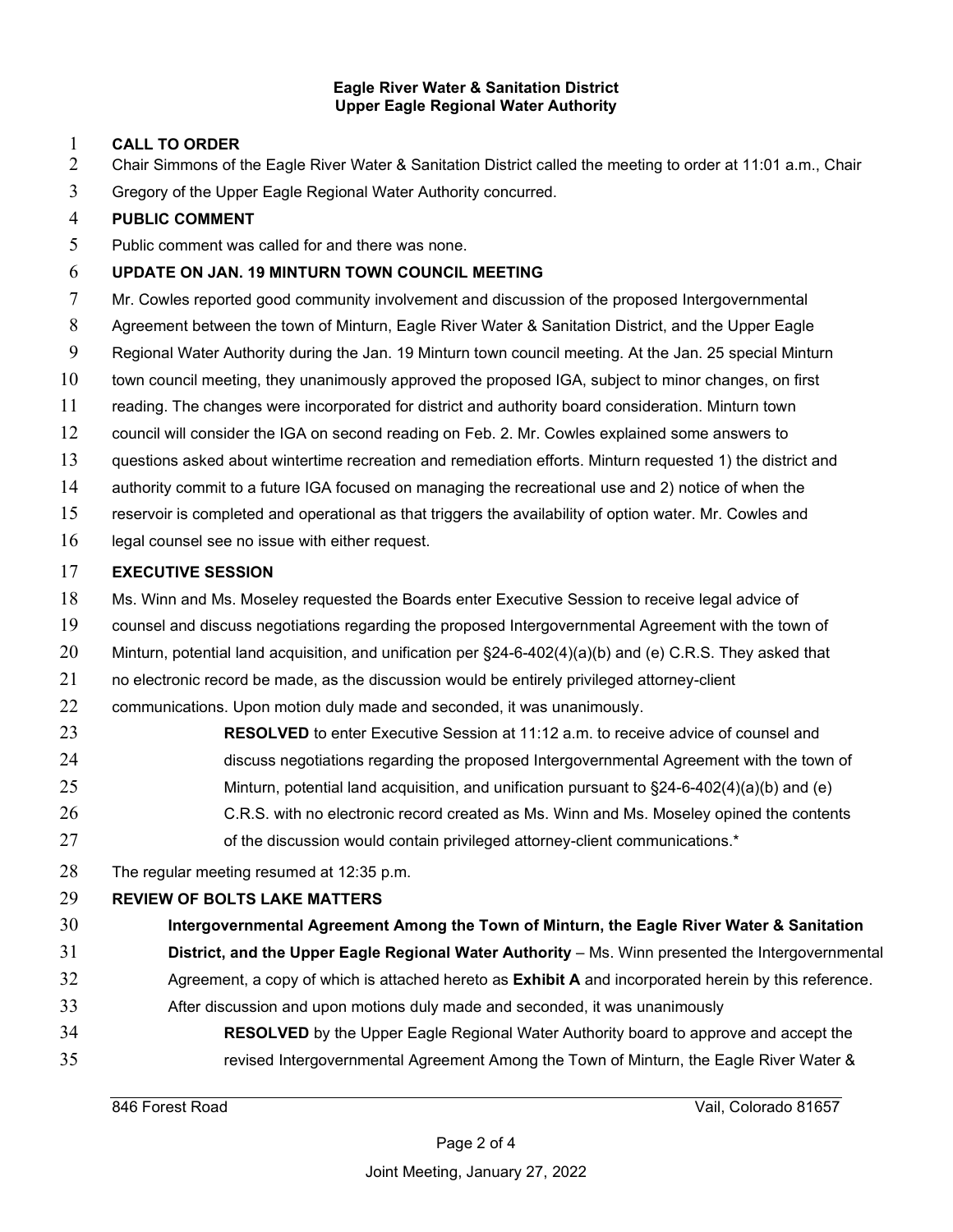#### **Eagle River Water & Sanitation District Upper Eagle Regional Water Authority**

| $\mathbf{1}$   | Sanitation District, and the Upper Eagle Regional Water Authority, including the right for counsel        |
|----------------|-----------------------------------------------------------------------------------------------------------|
| $\overline{2}$ | and staff to address minor changes such as typos, inclusions of exhibits, etc.                            |
| 3              | <b>RESOLVED</b> by the Eagle River Water & Sanitation District board to approve and accept the            |
| 4              | revised Intergovernmental Agreement Among the Town of Minturn, the Eagle River Water &                    |
| 5              | Sanitation District, and the Upper Eagle Regional Water Authority, including the right for counsel        |
| 6              | and staff to make any necessary minor corrections.                                                        |
| 7              | Supplement to the Agreement Pertaining to Acquisition for Bolts Lake Reservoir Project - Ms.              |
| 8              | Winn presented the Supplement to the Agreement, a copy of which is attached hereto as Exhibit B and       |
| 9              | incorporated herein by this reference. After discussion and upon motions duly made and seconded, it was   |
| 10             | unanimously                                                                                               |
| 11             | <b>RESOLVED</b> by the Upper Eagle Regional Water Authority board to approve and accept the               |
| 12             | Supplement to the Agreement Pertaining to Acquisition for the Bolts Lake Reservoir Project and            |
| 13             | authorize the board chair to execute all related documents necessary to effect closing, such as           |
| 14             | deeds, escrow instructions, and agreements.                                                               |
| 15             | <b>RESOLVED</b> by the Eagle River Water & Sanitation District board to approve and accept the            |
| 16             | Supplement to the Agreement Pertaining to Acquisition for the Bolts Lake Reservoir Project and            |
| 17             | authorize the board chair to execute all related documents necessary to effect closing, such as           |
| 18             | deeds, escrow instructions, and agreements.                                                               |
| 19             | Settlement Agreement with Battle North, LLC - Ms. Winn presented the Settlement Agreement with            |
| 20             | Battle North, LLC, a copy of which is attached hereto as <b>Exhibit C</b> and incorporated herein by this |
| 21             | reference. After discussion and upon motions duly made and seconded, it was unanimously                   |
| 22             | <b>RESOLVED</b> by the Eagle River Water & Sanitation District board to approve and accept the            |
| 23             | Settlement Agreement with Battle North, LLC, and authorize legal counsel and staff to make                |
| 24             | necessary minor modifications.                                                                            |
| 25             | <b>RESOLVED</b> by the Upper Eagle Regional Water Authority board to approve and accept the               |
| 26             | Settlement Agreement with Battle North, LLC, and authorize legal counsel and staff to make                |
| 27             | necessary minor modifications.                                                                            |
| 28             | Temporary Easement Agreements - Ms. Winn requested the District board consider two temporary              |
| 29             | easement agreements related to construction. She presented the Temporary Easement Agreement for           |
| 30             | the Inundation Area Parcel as well as the Temporary Easement Agreement for the Processing Area,           |
| 31             | copies of which are attached hereto as Exhibits D and E, respectively, and incorporated herein by this    |
| 32             | reference. After discussion and upon motion duly made and seconded, it was unanimously                    |
| 33             | <b>RESOLVED</b> by the Eagle River Water & Sanitation District board to approve and accept the            |
| 34             | Temporary Easement Agreement for the Inundation Area Parcel and authorize legal counsel and               |
| 35             | the General Manager to make any additional minor changes.                                                 |
|                |                                                                                                           |